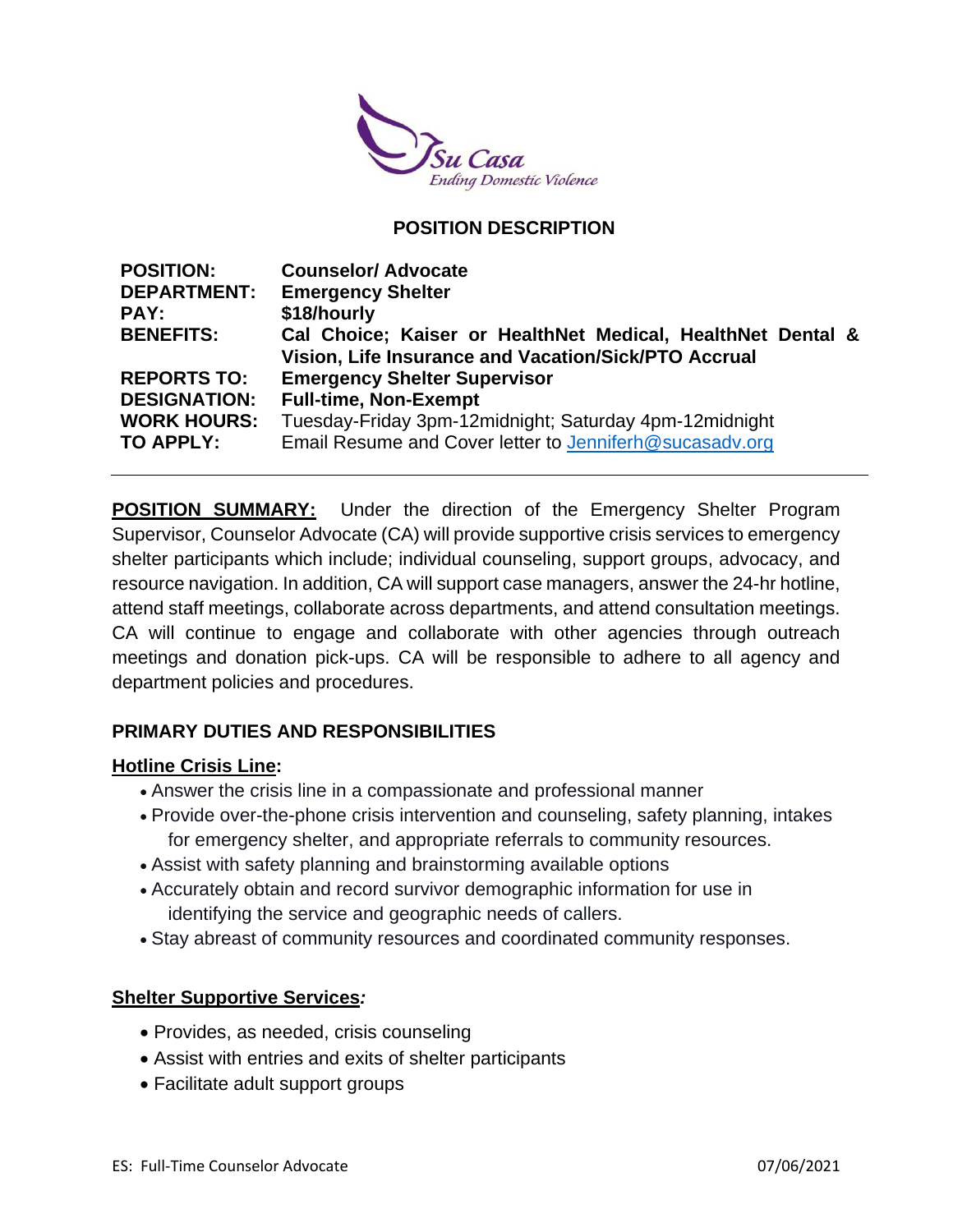- Facilitate children support groups and children activities
- Facilitate Family group sessions
- Assist with participant exits, room cleaning, and set up.
- Grocery shopping, donation pick-up, essential items distribution.
- Coordinate with case managers to provide child care
- Performs additional duties and special projects as assigned.
- Ensure adherence to HIPPA requirements, privacy laws, and contract compliance specific to domestic violence victims.

#### **Documentation:**

- Maintain client-related data systems, including case notes and service notes.
- Completes timely documentation in accordance with best practice standards for all services provided to the participants.

#### **Shelter Maintenance**

- Assures health and safety standards are maintained according to all public health orders.
- Assist with organization of the storages and donations.
- Follows and implements security, safety, and health procedures, including all public health emergency guidelines, and agency/department policies and procedures.

#### **SECONDARY ROLES AND RESPONSIBILITIES**

- Participates in agency meetings, department meetings, individual and group consultations, and trainings.
- Arranges for participants' transportation as needed
- Supports participants in adherence and understanding of shelter rights, responsibilities, and informed consent.
- Reports any child abuse, elder abuse, or dependent adult abuse in accordance with state mandated reporting laws.
- Works with volunteers/interns if needed.

#### **MINIMUM QUALIFICATIONS:**

- 1. College degree or equivalent experience.
- 2. One-year experience as a counselor advocate and/or working in human services of victims of crime or underserved communities.
- 3. 40-hour Domestic Violence Counseling Certificate issued by the State of California or ability to obtain certificate within 60 days of employment
- 4. Language: English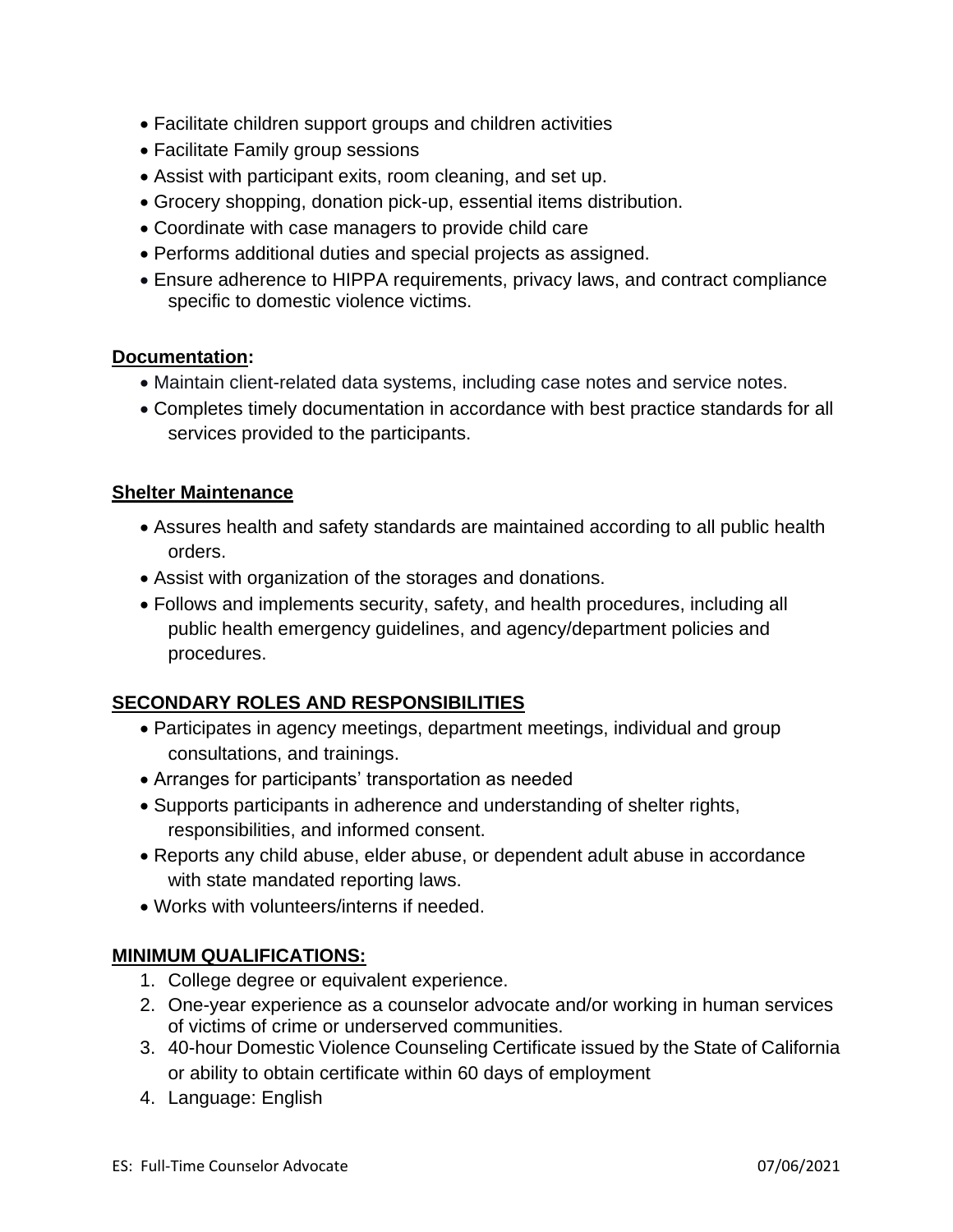- 5. Valid and current California driver's license; must have own vehicle with liability insurance, clean driving record, ability to drive between job sites and transport participants as needed.
- 6. Effective written and oral communication skills
- 7. Proficient computer knowledge and skills.
- 8. Able to work as a team member and have good interpersonal skills. Capacity and comfort with taking initiative and working independently and productively with minimal supervision.
- 9. Sensitivity to domestic violence survivors' issues and needs.
- 10.Has not been a client of Su Casa or any other domestic violence agency during the previous 2 years.
- 11.Clear state and FBI criminal background check.
- 12.Available as needed during employee's stated scheduled availability.
- 13.Able to lift from 25lbs to 50lbs and sort items/donations and climb stairs.

## **PREFFERED QUALIFICATIONS:**

- 14. Two or more years of experience as a counselor advocate and/or working in human services, with victims of crime or underserved communities.
- 1. Bilingual English/Spanish, or in any other language
- 2. Positive and professional (oral and written) communication style with a wide range of individuals, including situations that are emotionally charged and stressful
- 3. Has 40-hour Domestic Violence Counseling Certificate issued by the State of California
- 4. CPR/First Aid Adult/Child certified
- 5. Mandated Reporting certified
- 6. Trauma-Informed trained
- 7. Excellent written and verbal communication, problem-solving, and record-keeping skills
- 8. Proficiency in Microsoft Office suite
- 9. Ability to meet Form I-9 documentation requirements

**This job description is not intended to be all-inclusive. Su Casa ~ Ending Domestic Violence reserves the right to revise or change job duties as the need arises. This job description does not constitute a written or implied contract of employment.**

## **COMPETENCIES**

*All employees, in performing their respective tasks and duties, are to perform quality work within deadlines, with or without direct supervision; interact professionally with other employees, clients, and community partners; work effectively as a team contributor on all*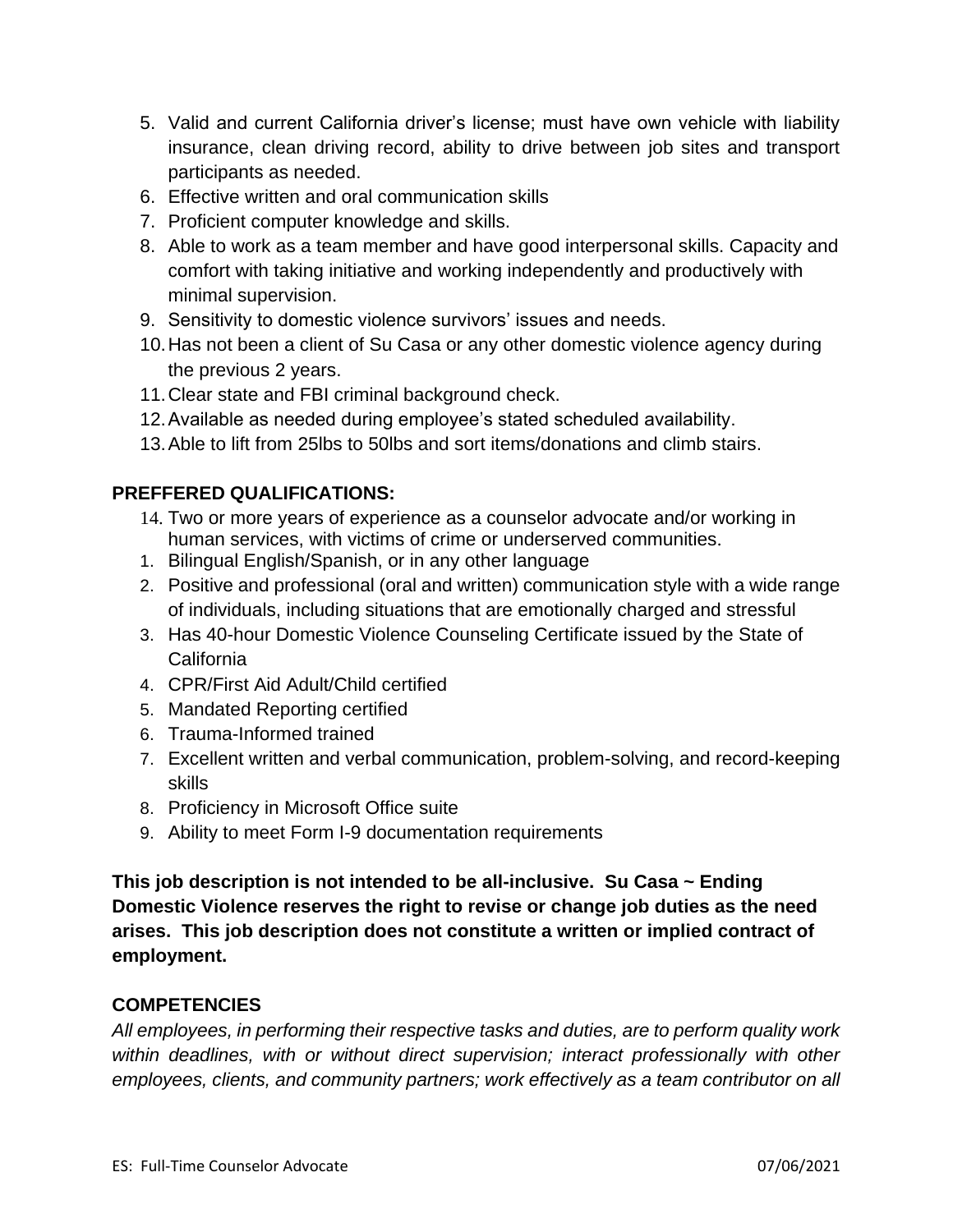*assignments; and work independently while understanding the necessity for communicating and coordinating work efforts with other employees and organizations.*

**Customer Service** - Manage difficult or emotional customer situations; respond promptly to client needs; solicit client feedback to improve service; respond to requests for service and assistance; meet commitments.

**Interpersonal Skills** - Maintain confidentiality; listen to others without interrupting; keep emotions under control; remain open to others' ideas and trying new things.

**Oral Communication** - Speak clearly and persuasively in positive or negative situations; listen and obtain clarification; respond well to questions; participate in meetings.

**Written Communication** - Write clearly and informatively; edit work for spelling and grammar; able to read and interpret written information.

**Teamwork** - Exhibit objectivity and openness to others' views; give and welcome feedback; contribute to building a positive team spirit; put success of team above own interests.

**Professionalism** - Approach others in a tactful manner; react well under pressure; treat others with respect and consideration, regardless of status or position; accept responsibility for own actions; follow through on commitments.

**Language Skills** - Ability to read and interpret documents such as safety rules, operating and maintenance instructions, and procedure manuals; ability to write routine reports and correspondence; ability to speak effectively before groups of client, community partners, and colleagues.

RECOMMENDED: Su Casa is committed to providing equal employment opportunities to all employees and applicants, without regard to race, ethnicity, religion, color, sex (including pregnancy, childbirth, breastfeeding, and related medical conditions), gender, gender identity, gender expression, sexual orientation, national origin, ancestry, citizenship status, uniform service member and veteran status, marital status, pregnancy, age, protected medical condition, genetic information, disability, or any category protected by applicable federal, state., or local law. Su Casa will conform to the spirit, as well as to the letter, of all applicable laws and regulations. A member of Su Casa's administration will provide a copy of this policy upon request.

# **EQUAL EMPLOYMENT OPPORTUNITY**

Su Casa recognizes and supports its obligation to reasonably accommodate applicants and employees with physical or mental disabilities or religious beliefs or practices in order to allow them to perform the essential job functions. The Agency will provide a reasonable accommodation for any known physical or mental disability, and/or religious beliefs and observances, to the extent required by law, provided the requested accommodation does